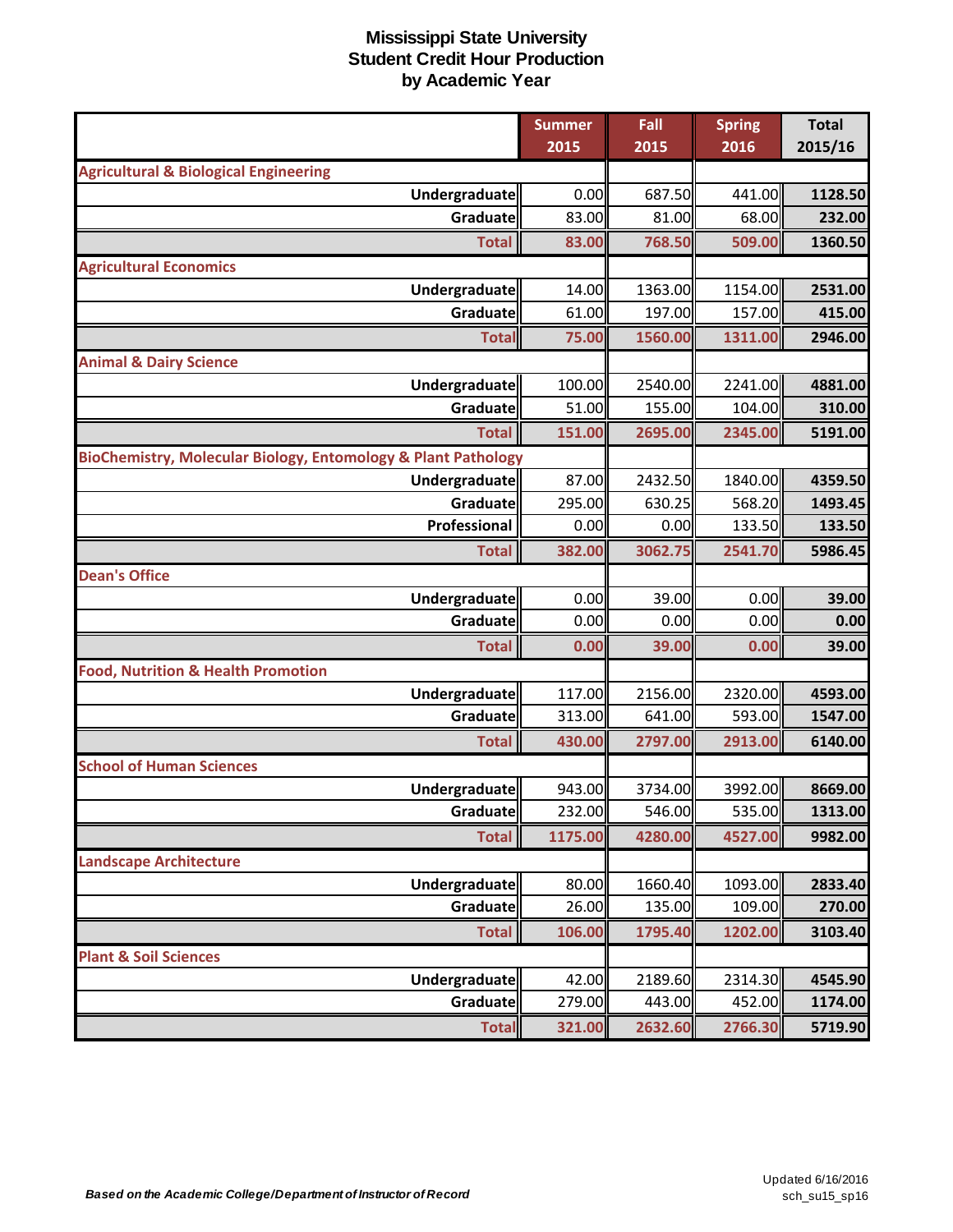|                                                   | <b>Summer</b><br>2015 | Fall<br>2015 | <b>Spring</b><br>2016 | <b>Total</b><br>2015/16 |
|---------------------------------------------------|-----------------------|--------------|-----------------------|-------------------------|
| <b>Poultry Science</b>                            |                       |              |                       |                         |
| Undergraduate                                     | 42.00                 | 1244.00      | 918.00                | 2204.00                 |
| Graduate                                          | 64.00                 | 87.00        | 87.00                 | 238.00                  |
| <b>Total</b>                                      | 106.00                | 1331.00      | 1005.00               | 2442.00                 |
| <b>College of Agriculture &amp; Life Sciences</b> |                       |              |                       |                         |
| Undergraduate                                     | 1425.00               | 18046.00     | 16313.30              | 35784.30                |
| Graduate                                          | 1404.00               | 2915.25      | 2673.20               | 6992.45                 |
| Professional                                      | 0.00                  | 0.00         | 133.50                | 133.50                  |
| <b>Total</b>                                      | 2829.00               | 20961.25     | 19120.00              | 42776.75                |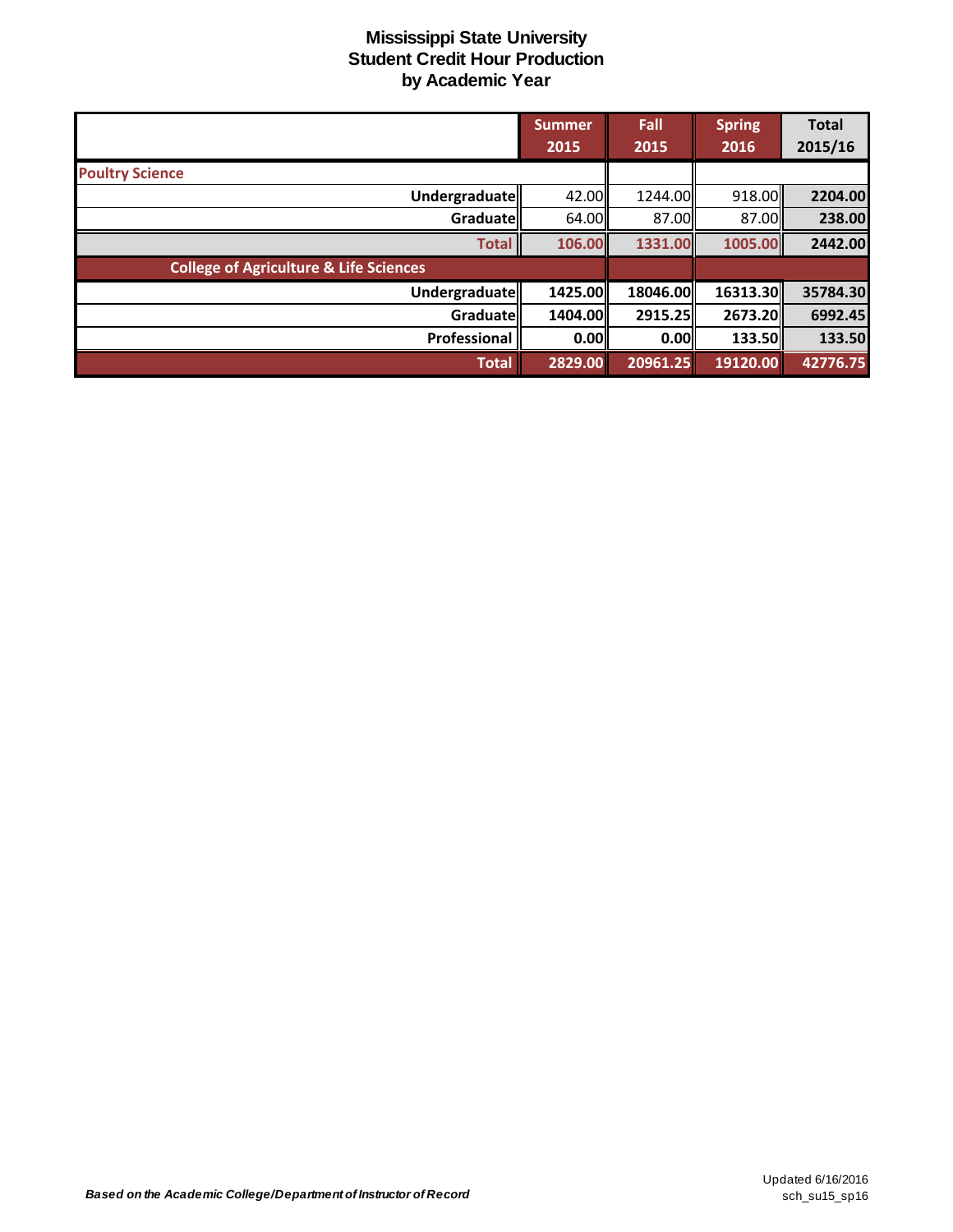|                                                  | <b>Summer</b><br>2015 | Fall<br>2015 | <b>Spring</b><br>2016 | <b>Total</b><br>2015/16 |
|--------------------------------------------------|-----------------------|--------------|-----------------------|-------------------------|
| <b>School of Architecture</b>                    |                       |              |                       |                         |
| Undergraduate                                    | 375.00                | 3265.66      | 3371.06               | 7011.72                 |
| <b>Graduate</b>                                  | 6.00                  | 0.00         | 0.00                  | 6.00                    |
| <b>Total</b>                                     | 381.00                | 3265.66      | 3371.06               | 7017.72                 |
| Art                                              |                       |              |                       |                         |
| Undergraduate                                    | 339.00                | 3618.00      | 3468.00               | 7425.00                 |
| <b>Graduate</b>                                  | 0.00                  | 3.00         | 2.00                  | 5.00                    |
| <b>Total</b>                                     | 339.00                | 3621.00      | 3470.00               | 7430.00                 |
| <b>Building Construction Science</b>             |                       |              |                       |                         |
| Undergraduate                                    | 72.00                 | 489.34       | 488.94                | 1050.28                 |
| Graduate                                         | 0.00                  | 0.00         | 0.00                  | 0.00                    |
| <b>Total</b>                                     | 72.00                 | 489.34       | 488.94                | 1050.28                 |
| <b>Interior Design</b>                           |                       |              |                       |                         |
| Undergraduate                                    | 144.00                | 914.00       | 922.00                | 1980.00                 |
| <b>Graduate</b>                                  | 0.00                  | 0.00         | 0.00                  | 0.00                    |
| <b>Total</b>                                     | 144.00                | 914.00       | 922.00                | 1980.00                 |
| <b>College of Architecture, Art &amp; Design</b> |                       |              |                       |                         |
| Undergraduate                                    | 930.00                | 8287.00      | 8250.00               | 17467.00                |
| Graduate                                         | 6.00                  | 3.00         | 2.00                  | 11.00                   |
| <b>Total</b>                                     | 936.00                | 8290.00      | 8252.00               | 17478.00                |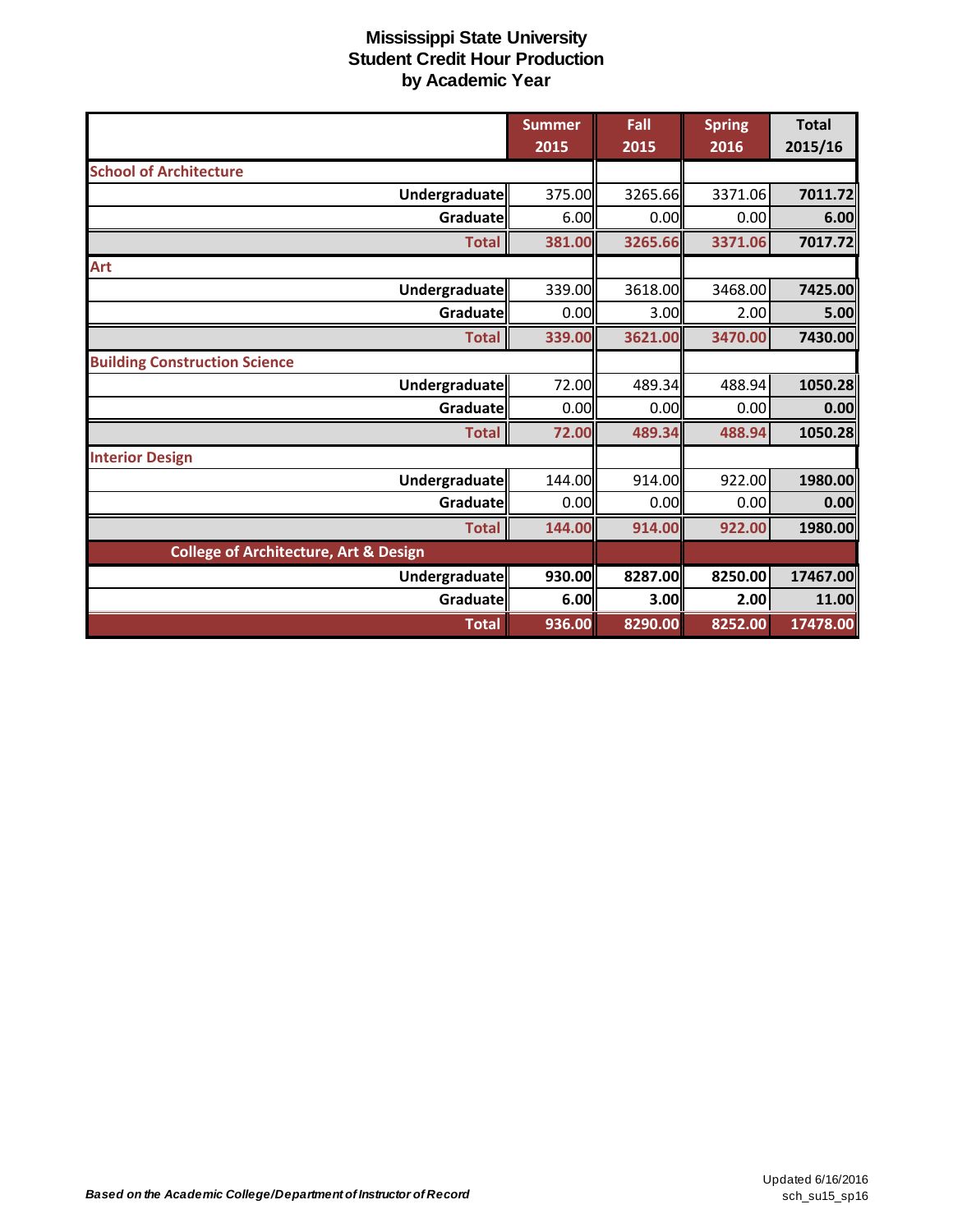|                                                           | <b>Summer</b><br>2015 | Fall<br>2015       | <b>Spring</b><br>2016 | <b>Total</b><br>2015/16 |
|-----------------------------------------------------------|-----------------------|--------------------|-----------------------|-------------------------|
| <b>Aerospace Studies</b>                                  |                       |                    |                       |                         |
| <b>Undergraduate</b>                                      | 0.00                  | 182.00             | 156.00                | 338.00                  |
| Graduate                                                  | 0.00                  | 0.00               | 0.00                  | 0.00                    |
| <b>Total</b>                                              | 0.00                  | 182.00             | 156.00                | 338.00                  |
| <b>Anthropology &amp; Middle Eastern Cultures</b>         |                       |                    |                       |                         |
| <b>Undergraduate</b>                                      | 138.00                | 1932.00            | 1265.00               | 3335.00                 |
| Graduate                                                  | 17.00                 | 238.00             | 262.00                | 517.00                  |
| <b>Total</b>                                              | 155.00                | 2170.00            | 1527.00               | 3852.00                 |
| <b>Biological Sciences</b>                                |                       |                    |                       |                         |
| Undergraduate                                             | 1265.00               | 13047.00           | 13331.00              | 27643.00                |
| Graduate                                                  | 181.00                | 632.00             | 664.00                | 1477.00                 |
| <b>Total</b>                                              | 1446.00               | 13679.00           | 13995.00              | 29120.00                |
| <b>Chemistry</b>                                          |                       |                    |                       |                         |
| Undergraduate                                             | 1105.00               | 9770.00            | 8683.00               | 19558.00                |
| Graduate                                                  | 271.00                | 656.00             | 628.00                | 1555.00                 |
| <b>Total</b>                                              | 1376.00               | 10426.00           | 9311.00               | 21113.00                |
| <b>Classical &amp; Modern Languages &amp; Literatures</b> |                       |                    |                       |                         |
| Undergraduate                                             | 1380.00               | 5803.00            | 5456.00               | 12639.00                |
| Graduate                                                  | 6.00                  | 63.00              | 54.00                 | 123.00                  |
| <b>Total</b>                                              | 1386.00               | 5866.00            | 5510.00               | 12762.00                |
| <b>Communication</b>                                      |                       |                    |                       |                         |
| <b>Undergraduate</b>                                      | 1919.00               | 8842.50            | 8875.00               | 19636.50                |
| <b>Graduate</b>                                           | 84.00                 | 138.00             | 64.00                 | 286.00                  |
| <b>Total</b>                                              | 2003.00               | 8980.50            | 8939.00               | 19922.50                |
| <b>Dean's Office</b>                                      |                       |                    |                       |                         |
| <b>Undergraduate</b>                                      | 0.00                  | 46.00              | 0.00                  | 46.00                   |
| Graduate                                                  | 0.00                  | 0.00               | 0.00                  | 0.00                    |
| <b>Total</b>                                              | 0.00                  | 46.00              | 0.00                  | 46.00                   |
| <b>English</b>                                            |                       |                    |                       |                         |
| <b>Undergraduate</b>                                      | 1112.22               | 13222.50           | 10627.50              | 24962.22                |
| Graduate                                                  | 63.00                 | 328.00             | 345.00                | 736.00                  |
| <b>Total</b>                                              | 1175.22               | 13550.50           | 10972.50              | 25698.22                |
| <b>Geosciences</b>                                        |                       |                    |                       |                         |
| <b>Undergraduate</b><br>Graduate                          | 1989.00<br>801.00     | 8356.00<br>1399.00 | 7475.00<br>1435.00    | 17820.00                |
|                                                           |                       |                    |                       | 3635.00                 |
| <b>Total</b>                                              | 2790.00               | 9755.00            | 8910.00               | 21455.00                |
| <b>History</b><br>Undergraduate                           | 474.00                | 6826.00            | 5321.00               | 12621.00                |
| Graduate                                                  | 42.00                 | 567.00             | 503.00                | 1112.00                 |
| <b>Total</b>                                              | 516.00                | 7393.00            | 5824.00               | 13733.00                |
|                                                           |                       |                    |                       |                         |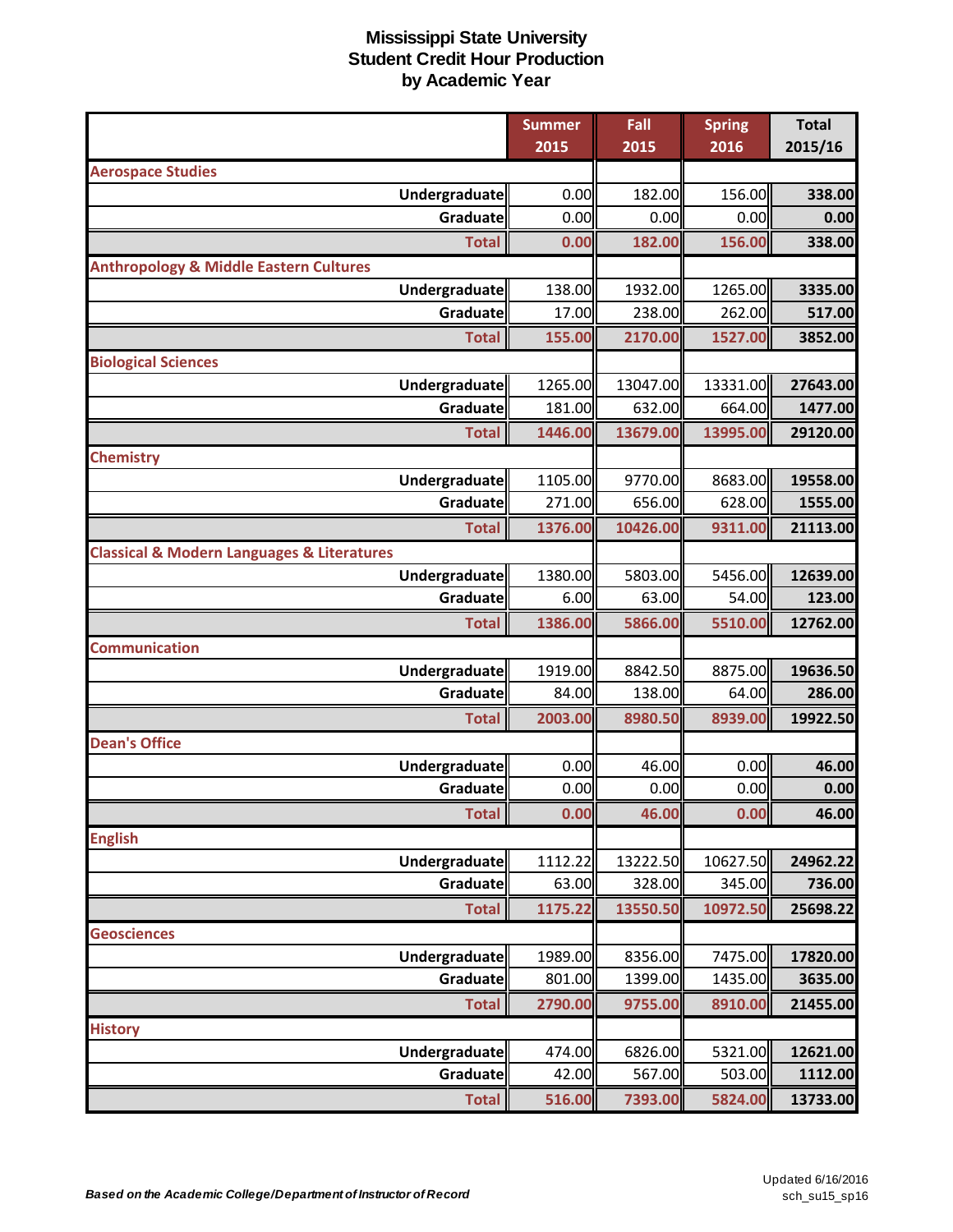|                                                      | <b>Summer</b> | Fall      | <b>Spring</b> | <b>Total</b> |
|------------------------------------------------------|---------------|-----------|---------------|--------------|
|                                                      | 2015          | 2015      | 2016          | 2015/16      |
| <b>Mathematics &amp; Statistics</b>                  |               |           |               |              |
| Undergraduate                                        | 2872.89       | 18990.10  | 15676.00      | 37538.99     |
| Graduate                                             | 125.50        | 992.00    | 776.00        | 1893.50      |
| <b>Total</b>                                         | 2998.39       | 19982.10  | 16452.00      | 39432.49     |
| <b>Military Science</b>                              |               |           |               |              |
| Undergraduate                                        | 0.00          | 311.00    | 211.00        | 522.00       |
| Graduate                                             | 0.00          | 0.00      | 0.00          | 0.00         |
| <b>Total</b>                                         | 0.00          | 311.00    | 211.00        | 522.00       |
| <b>Philosophy &amp; Religion</b>                     |               |           |               |              |
| Undergraduate                                        | 867.00        | 4869.00   | 4860.00       | 10596.00     |
| <b>Graduate</b>                                      | 0.00          | 12.00     | 0.00          | 12.00        |
| <b>Total</b>                                         | 867.00        | 4881.00   | 4860.00       | 10608.00     |
| <b>Physics &amp; Astronomy</b>                       |               |           |               |              |
| Undergraduate                                        | 850.00        | 4507.00   | 4693.00       | 10050.00     |
| Graduate                                             | 19.00         | 473.00    | 432.00        | 924.00       |
| <b>Total</b>                                         | 869.00        | 4980.00   | 5125.00       | 10974.00     |
| <b>Political Science &amp; Public Administration</b> |               |           |               |              |
| Undergraduate                                        | 904.00        | 4746.00   | 3363.00       | 9013.00      |
| Graduate                                             | 172.00        | 475.00    | 526.00        | 1173.00      |
| <b>Total</b>                                         | 1076.00       | 5221.00   | 3889.00       | 10186.00     |
| <b>Psychology</b>                                    |               |           |               |              |
| Undergraduate                                        | 1043.00       | 10831.00  | 7330.00       | 19204.00     |
| Graduate                                             | 140.00        | 534.00    | 488.00        | 1162.00      |
| <b>Total</b>                                         | 1183.00       | 11365.00  | 7818.00       | 20366.00     |
| <b>Shackouls Honors College</b>                      |               |           |               |              |
| Undergraduate                                        | 0.00          | 60.00     | 0.00          | 60.00        |
| Graduate                                             | 0.00          | 0.00      | 0.00          | 0.00         |
| <b>Total</b>                                         | 0.00          | 60.00     | 0.00          | 60.00        |
| <b>Sociology</b>                                     |               |           |               |              |
| <b>Undergraduate</b>                                 | 976.00        | 9713.50   | 8846.00       | 19535.50     |
| Graduate                                             | 102.00        | 277.00    | 268.00        | 647.00       |
| <b>Total</b>                                         | 1078.00       | 9990.50   | 9114.00       | 20182.50     |
| <b>College of Arts &amp; Science</b>                 |               |           |               |              |
| Undergraduate                                        | 16895.11      | 122054.60 | 106168.50     | 245118.21    |
| Graduate                                             | 2023.50       | 6784.00   | 6445.00       | 15252.50     |
| <b>Total</b>                                         | 18918.61      | 128838.60 | 112613.50     | 260370.71    |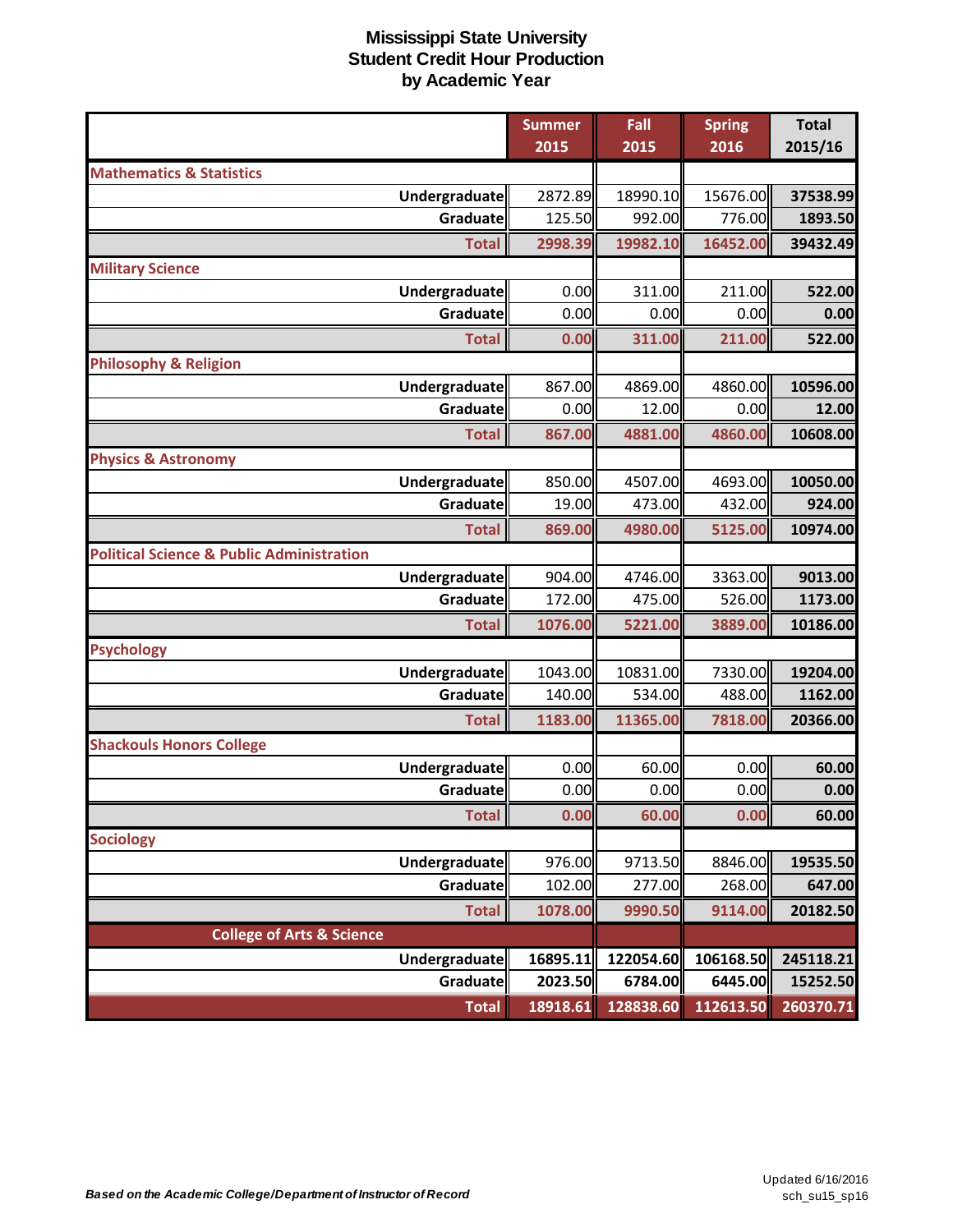|                                                            | <b>Summer</b><br>2015 | Fall<br>2015 | <b>Spring</b><br>2016 | <b>Total</b><br>2015/16 |
|------------------------------------------------------------|-----------------------|--------------|-----------------------|-------------------------|
| <b>School of Accountancy</b>                               |                       |              |                       |                         |
| Undergraduate                                              | 1215.00               | 4077.00      | 4149.00               | 9441.00                 |
| Graduate                                                   | 250.00                | 567.00       | 369.00                | 1186.00                 |
| <b>Total</b>                                               | 1465.00               | 4644.00      | 4518.00               | 10627.00                |
| <b>Finance &amp; Economics</b>                             |                       |              |                       |                         |
| Undergraduate                                              | 1472.00               | 7107.40      | 7610.00               | 16189.40                |
| Graduate                                                   | 226.00                | 241.00       | 349.00                | 816.00                  |
| <b>Total</b>                                               | 1698.00               | 7348.40      | 7959.00               | 17005.40                |
| <b>Management &amp; Information Systems</b>                |                       |              |                       |                         |
| Undergraduate                                              | 854.00                | 7793.00      | 7915.35               | 16562.35                |
| Graduate                                                   | 348.00                | 617.00       | 540.00                | 1505.00                 |
| <b>Total</b>                                               | 1202.00               | 8410.00      | 8455.35               | 18067.35                |
| <b>Marketing, Quantatative Analysis &amp; Business Law</b> |                       |              |                       |                         |
| Undergraduate                                              | 861.00                | 7387.00      | 7657.40               | 15905.40                |
| Graduatell                                                 | 258.00                | 532.00       | 607.00                | 1397.00                 |
| <b>Total</b>                                               | 1119.00               | 7919.00      | 8264.40               | 17302.40                |
| <b>College of Business</b>                                 |                       |              |                       |                         |
| Undergraduate                                              | 4402.00               | 26364.40     | 27331.75              | 58098.15                |
| Graduate                                                   | 1082.00               | 1957.00      | 1865.00               | 4904.00                 |
| <b>Total</b>                                               | 5484.00               | 28321.40     | 29196.75              | 63002.15                |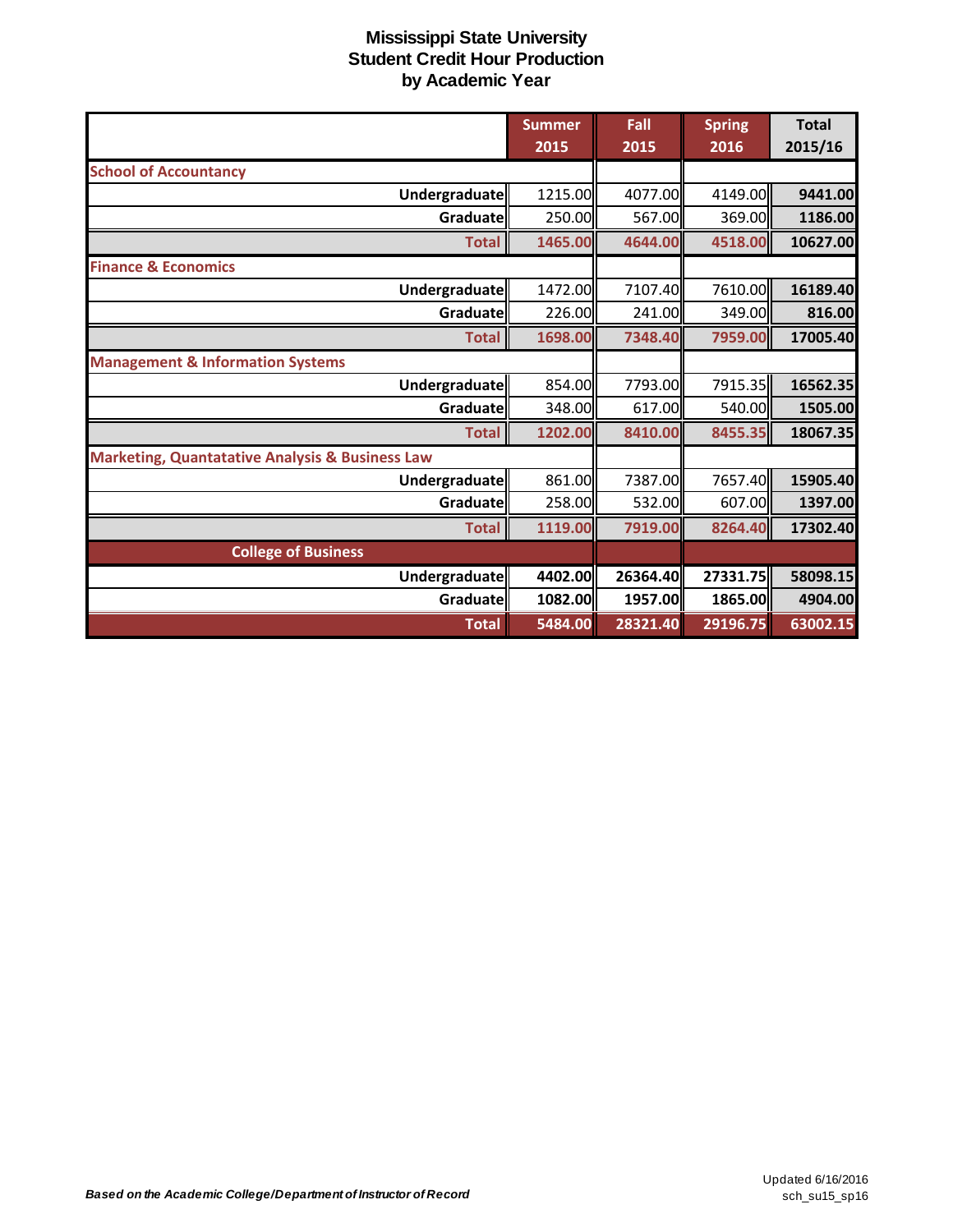|                                                                                        | <b>Summer</b><br>2015 | Fall<br>2015        | <b>Spring</b><br>2016 | <b>Total</b><br>2015/16 |
|----------------------------------------------------------------------------------------|-----------------------|---------------------|-----------------------|-------------------------|
| Counseling & Educational Psychology\Counseling, Educational Psychology and Foundations |                       |                     |                       |                         |
| Undergraduate                                                                          | 1887.00               | 4488.50             | 5054.45               | 11429.95                |
| <b>Graduate</b>                                                                        | 1110.00               | 1682.00             | 1699.00               | 4491.00                 |
| <b>Total</b>                                                                           | 2997.00               | 6170.50             | 6753.45               | 15920.95                |
| <b>Curriculum, Instruction &amp; Special Education</b>                                 |                       |                     |                       |                         |
| Undergraduate                                                                          | 810.00                | 7956.00             | 7777.00               | 16543.00                |
| Graduate                                                                               | 1011.00               | 1096.00             | 1126.00               | 3233.00                 |
| <b>Total</b>                                                                           | 1821.00               | 9052.00             | 8903.00               | 19776.00                |
| <b>Dean's Office</b>                                                                   |                       |                     |                       |                         |
| <b>Undergraduate</b>                                                                   | 0.00                  | 54.50               | 0.00                  | 54.50                   |
| Graduate                                                                               | 0.00                  | 0.00                | 0.00                  | 0.00                    |
| <b>Total</b>                                                                           | 0.00                  | 54.50               | 0.00                  | 54.50                   |
| <b>Instructional Systems &amp; Workforce Development</b>                               |                       |                     |                       |                         |
| <b>Undergraduate</b>                                                                   | 1242.00               | 3636.00             | 3654.00               | 8532.00                 |
| Graduate                                                                               | 363.00                | 520.00              | 358.00                | 1241.00                 |
| <b>Total</b>                                                                           | 1605.00               | 4156.00             | 4012.00               | 9773.00                 |
| <b>Kinesology</b>                                                                      |                       |                     |                       |                         |
| Undergraduate                                                                          | 2306.00               | 9326.50             | 8899.00               | 20531.50                |
| Graduate                                                                               | 161.00                | 441.00              | 376.00                | 978.00                  |
| <b>Total</b>                                                                           | 2467.00               | 9767.50             | 9275.00               | 21509.50                |
| Leadership & Foundations\Educational Leadership                                        |                       |                     |                       |                         |
| <b>Undergraduate</b>                                                                   | 364.00                | 1515.00             | 1354.00               | 3233.00                 |
| Graduate                                                                               | 754.00                | 999.00              | 1000.00               | 2753.00                 |
| <b>Total</b>                                                                           | 1118.00               | 2514.00             | 2354.00               | 5986.00                 |
| <b>Music</b>                                                                           |                       |                     |                       |                         |
| Undergraduate                                                                          | 206.00                | 3319.00             | 3357.00               | 6882.00                 |
| Graduate                                                                               | 0.00                  | 0.00                | 0.00                  | 0.00                    |
| <b>Total</b>                                                                           | 206.00                | 3319.00             | 3357.00               | 6882.00                 |
| <b>College of Education</b>                                                            |                       |                     |                       |                         |
| Undergraduate<br>Graduate                                                              | 6815.00<br>3399.00    | 30295.50<br>4738.00 | 30095.45<br>4559.00   | 67205.95<br>12696.00    |
| <b>Total</b>                                                                           | 10214.00              | 35033.50            | 34654.45              | 79901.95                |
|                                                                                        |                       |                     |                       |                         |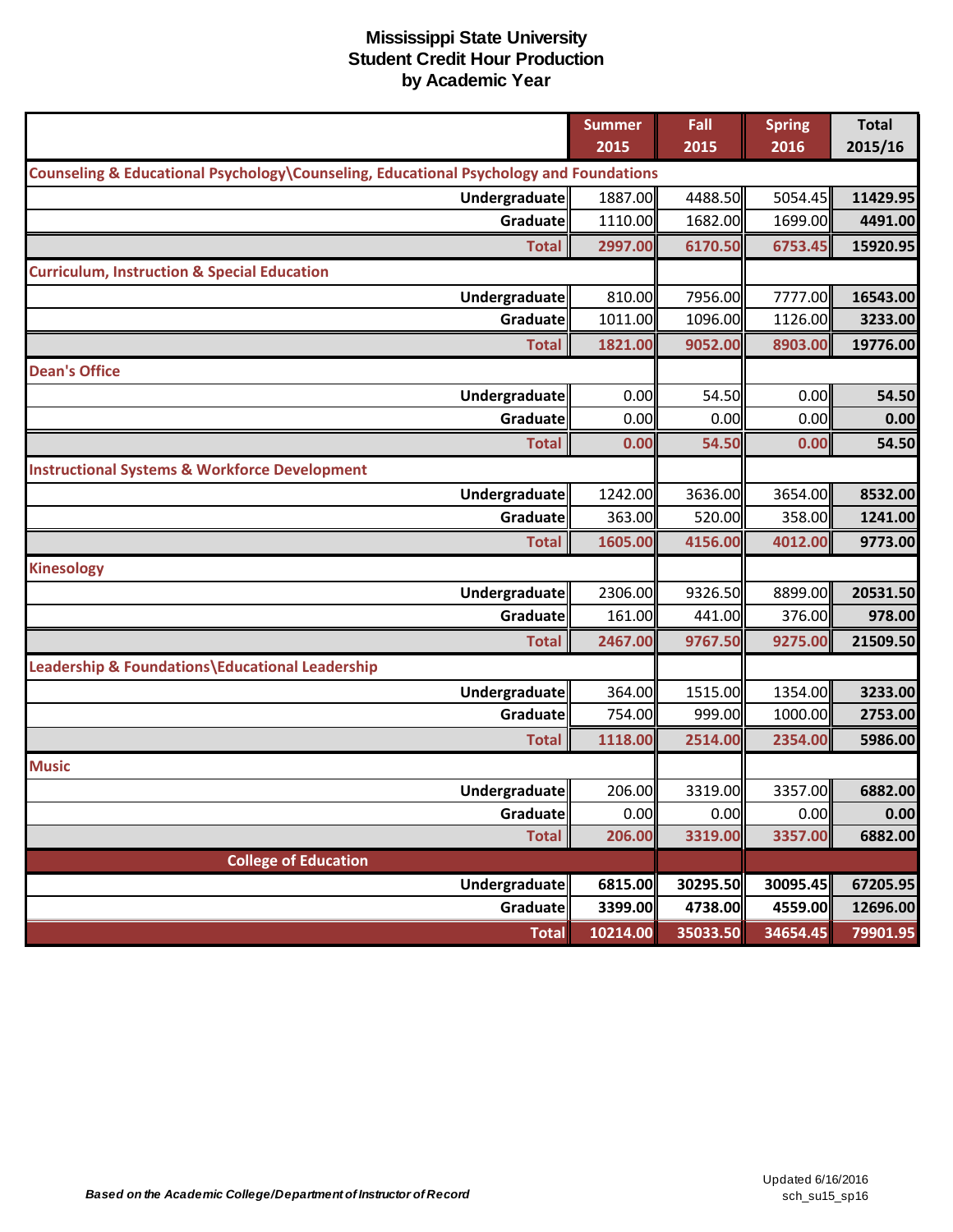|                                                  | <b>Summer</b>    | Fall              | <b>Spring</b>     | <b>Total</b>       |
|--------------------------------------------------|------------------|-------------------|-------------------|--------------------|
|                                                  | 2015             | 2015              | 2016              | 2015/16            |
| <b>Aerospace Engineering</b>                     |                  |                   |                   |                    |
| <b>Undergraduate</b><br>Graduate                 | 585.00<br>124.00 | 4293.50<br>545.00 | 3462.00<br>677.00 | 8340.50<br>1346.00 |
|                                                  |                  |                   |                   |                    |
| <b>Total</b>                                     | 709.00           | 4838.50           | 4139.00           | 9686.50            |
| <b>Agricultural &amp; Biological Engineering</b> |                  |                   |                   |                    |
| <b>Undergraduate</b><br>Graduate                 | 0.00<br>77.00    | 1553.00<br>143.00 | 977.00<br>157.00  | 2530.00<br>377.00  |
|                                                  |                  |                   |                   |                    |
| <b>Total</b>                                     | 77.00            | 1696.00           | 1134.00           | 2907.00            |
| <b>School of Chemical Engineering</b>            |                  |                   | 2677.00           |                    |
| Undergraduate<br>Graduate                        | 316.00<br>70.00  | 2864.00<br>194.00 | 190.00            | 5857.00<br>454.00  |
|                                                  | 386.00           | 3058.00           |                   |                    |
| <b>Total</b>                                     |                  |                   | 2867.00           | 6311.00            |
| <b>Civil &amp; Environmental Engineering</b>     | 106.00           |                   | 1985.00           | 4652.00            |
| Undergraduate<br>Graduate                        | 132.00           | 2561.00<br>446.00 | 434.00            | 1012.00            |
|                                                  |                  |                   |                   |                    |
| <b>Total</b>                                     | 238.00           | 3007.00           | 2419.00           | 5664.00            |
| <b>Computer Science &amp; Engineering</b>        | 259.00           |                   | 4032.50           |                    |
| Undergraduate<br>Graduate                        | 170.00           | 4393.00<br>696.50 | 756.00            | 8684.50<br>1622.50 |
|                                                  |                  |                   |                   |                    |
| <b>Total</b>                                     | 429.00           | 5089.50           | 4788.50           | 10307.00           |
| <b>Electrical &amp; Computer Engineering</b>     |                  |                   |                   |                    |
| <b>Undergraduate</b><br><b>Graduate</b>          | 312.00<br>232.00 | 2994.90<br>634.00 | 2588.00<br>749.00 | 5894.90<br>1615.00 |
|                                                  |                  |                   |                   |                    |
| <b>Total</b>                                     | 544.00           | 3628.90           | 3337.00           | 7509.90            |
| <b>General Engineering</b>                       |                  |                   |                   |                    |
| <b>Undergraduate</b>                             | 0.00             | 98.60             | 0.00              | 98.60              |
| Graduate                                         | 0.00             | 0.00              | 0.00              | 0.00               |
| <b>Total</b>                                     | 0.00             | 98.60             | 0.00              | 98.60              |
| <b>Industrial &amp; Systems Engineering</b>      |                  |                   |                   |                    |
| Undergraduate                                    | 517.00           | 2439.00           | 2872.00           | 5828.00            |
| Graduate                                         | 174.50           | 572.00            | 584.00            | 1330.50            |
| <b>Total</b>                                     | 691.50           | 3011.00           | 3456.00           | 7158.50            |
| <b>Mechanical Engineering</b>                    |                  |                   |                   |                    |
| Undergraduate                                    | 546.00           | 3194.00           | 3359.00           | 7099.00            |
| Graduate                                         | 367.00           | 955.00            | 880.80            | 2202.80            |
| <b>Total</b>                                     | 913.00           | 4149.00           | 4239.80           | 9301.80            |
| <b>College of Engineering</b>                    |                  |                   |                   |                    |
| <b>Undergraduate</b>                             | 2641.00          | 24391.00          | 21952.50          | 48984.50           |
| Graduate                                         | 1346.50          | 4185.50           | 4427.80           | 9959.80            |
| <b>Total</b>                                     | 3987.50          | 28576.50          | 26380.30          | 58944.30           |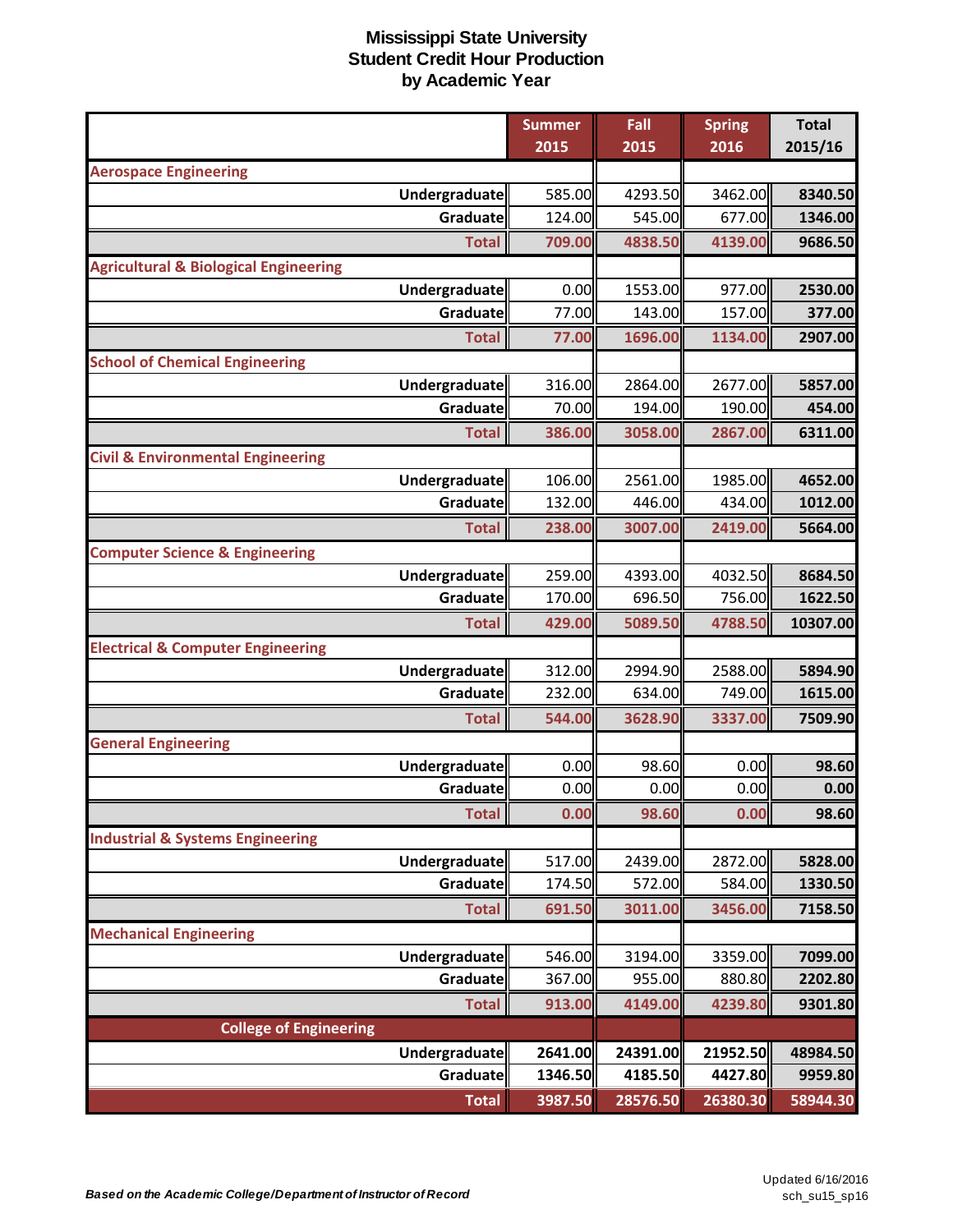|                                              | <b>Summer</b> | Fall    | <b>Spring</b> | <b>Total</b> |
|----------------------------------------------|---------------|---------|---------------|--------------|
|                                              | 2015          | 2015    | 2016          | 2015/16      |
| <b>Forestry</b>                              |               |         |               |              |
| Undergraduate                                | 372.00        | 894.00  | 1363.00       | 2629.00      |
| Graduatell                                   | 179.00        | 278.00  | 324.00        | 781.00       |
| <b>Total</b>                                 | 551.00        | 1172.00 | 1687.00       | 3410.00      |
| <b>Sustainable Bioproducts</b>               |               |         |               |              |
| Undergraduate                                | 0.00          | 118.50  | 30.00         | 148.50       |
| Graduate                                     | 202.00        | 294.25  | 311.00        | 807.25       |
| <b>Total</b>                                 | 202.00        | 412.75  | 341.00        | 955.75       |
| <b>Wildlife, Fisheries &amp; Aquaculture</b> |               |         |               |              |
| Undergraduate                                | 63.00         | 1488.00 | 822.00        | 2373.00      |
| Graduate                                     | 261.00        | 424.00  | 521.00        | 1206.00      |
| <b>Total</b>                                 | 324.00        | 1912.00 | 1343.00       | 3579.00      |
| <b>College of Forest Resources</b>           |               |         |               |              |
| Undergraduate                                | 435.00        | 2500.50 | 2215.00       | 5150.50      |
| Graduate                                     | 642.00        | 996.25  | 1156.00       | 2794.25      |
| <b>Total</b>                                 | 1077.00       | 3496.75 | 3371.00       | 7944.75      |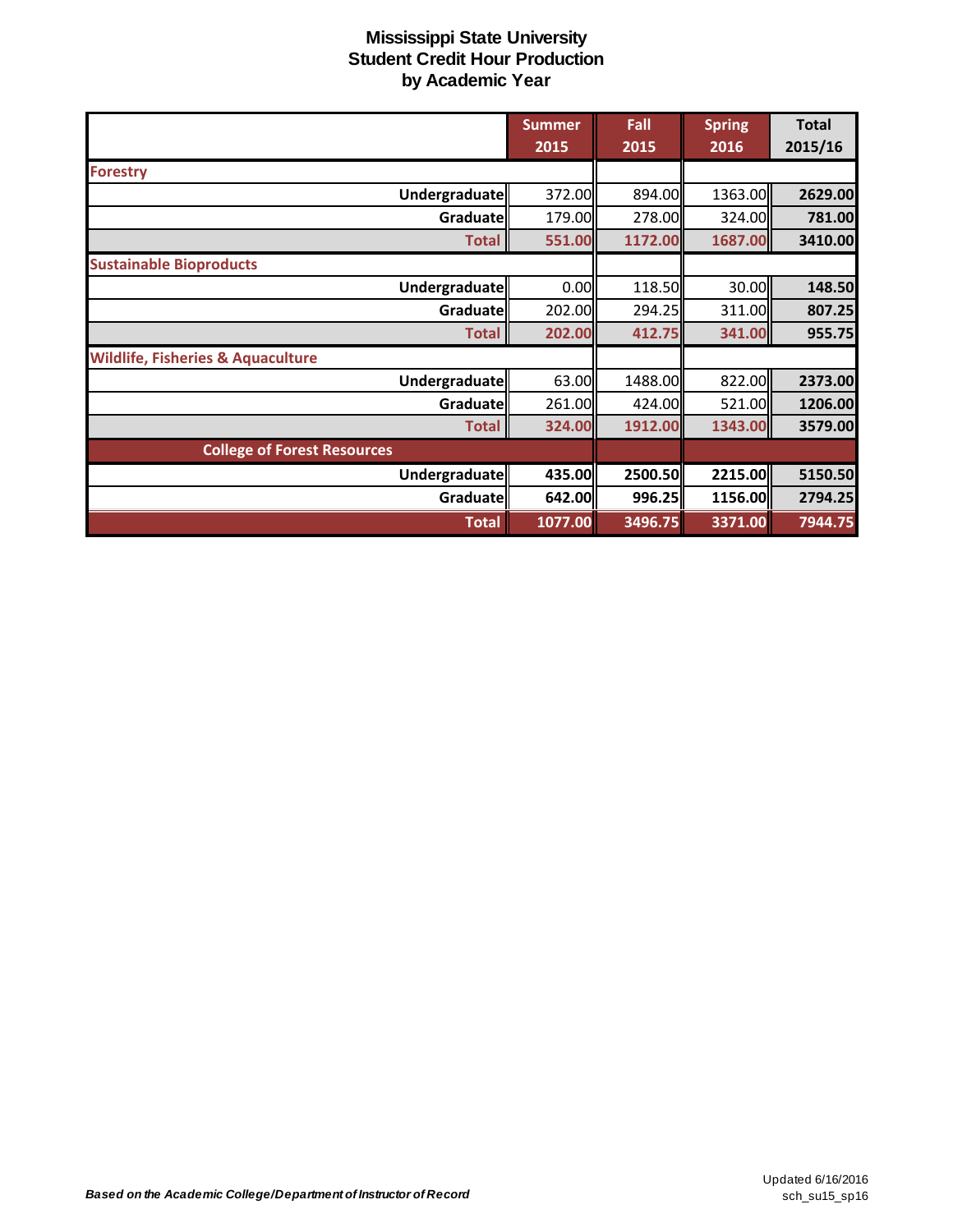|                                       | <b>Summer</b> | Fall     | <b>Spring</b> | <b>Total</b> |
|---------------------------------------|---------------|----------|---------------|--------------|
|                                       | 2015          | 2015     | 2016          | 2015/16      |
| <b>Veterinary Medical Technology</b>  |               |          |               |              |
| Undergraduate                         | 11.20         | 0.00     | 0.00          | 11.20        |
| Graduate                              | 0.00          | 0.00     | 0.00          | 0.00         |
| <b>Total</b>                          | 11.20         | 0.00     | 0.00          | 11.20        |
| <b>Veterinary Medicine</b>            |               |          |               |              |
| Undergraduate                         | 132.80        | 572.00   | 868.50        | 1573.30      |
| Graduate                              | 297.00        | 479.00   | 489.00        | 1265.00      |
| Professional                          | 2784.00       | 9083.00  | 6322.50       | 18189.50     |
| <b>Total</b>                          | 3213.80       | 10134.00 | 7680.00       | 21027.80     |
| <b>College of Veterinary Medicine</b> |               |          |               |              |
| Undergraduate                         | 144.00        | 572.00   | 868.50        | 1584.50      |
| Graduate                              | 297.00        | 479.00   | 489.00        | 1265.00      |
| Professional                          | 2784.00       | 9083.00  | 6322.50       | 18189.50     |
| <b>Total</b>                          | 3225.00       | 10134.00 | 7680.00       | 21039.00     |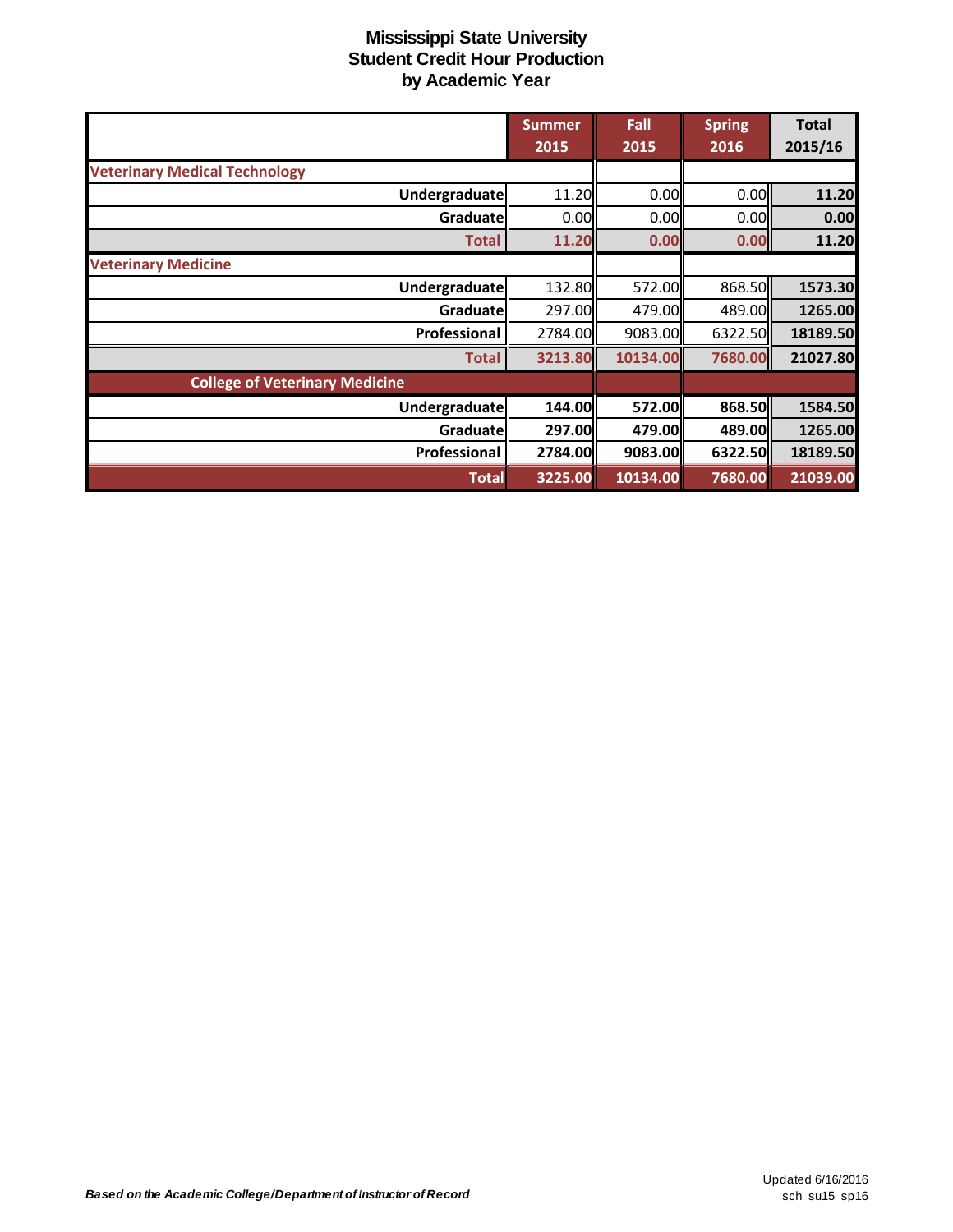|                                    | <b>Summer</b> | Fall   | <b>Spring</b> | <b>Total</b> |
|------------------------------------|---------------|--------|---------------|--------------|
|                                    | 2015          | 2015   | 2016          | 2015/16      |
| <b>Provost Office</b>              |               |        |               |              |
| Undergraduate                      | 43.89         | 343.00 | 0.00          | 386.89       |
| Graduate                           | 0.00          | 0.00   | 0.00          | 0.00         |
| <b>Total</b>                       | 43.89         | 343.00 | 0.00          | 386.89       |
| <b>Student Leadership</b>          |               |        |               |              |
| Undergraduate                      | 0.00          | 545.00 | 0.00          | 545.00       |
| Graduate                           | 0.00          | 0.00   | 0.00          | 0.00         |
| <b>Total</b>                       | 0.00          | 545.00 | 0.00          | 545.00       |
| <b>Student Services</b>            |               |        |               |              |
| Undergraduate                      | 0.00          | 78.00  | 0.00          | 78.00        |
| Graduate                           | 0.00          | 0.00   | 0.00          | 0.00         |
| <b>Total</b>                       | 0.00          | 78.00  | 0.00          | 78.00        |
| <b>College of Academic Affairs</b> |               |        |               |              |
| Undergraduate                      | 43.89         | 966.00 | 0.00          | 1009.89      |
| <b>Graduate</b>                    | 0.00          | 0.00   | 0.00          | 0.00         |
| <b>Total</b>                       | 43.89         | 966.00 | 0.00          | 1009.89      |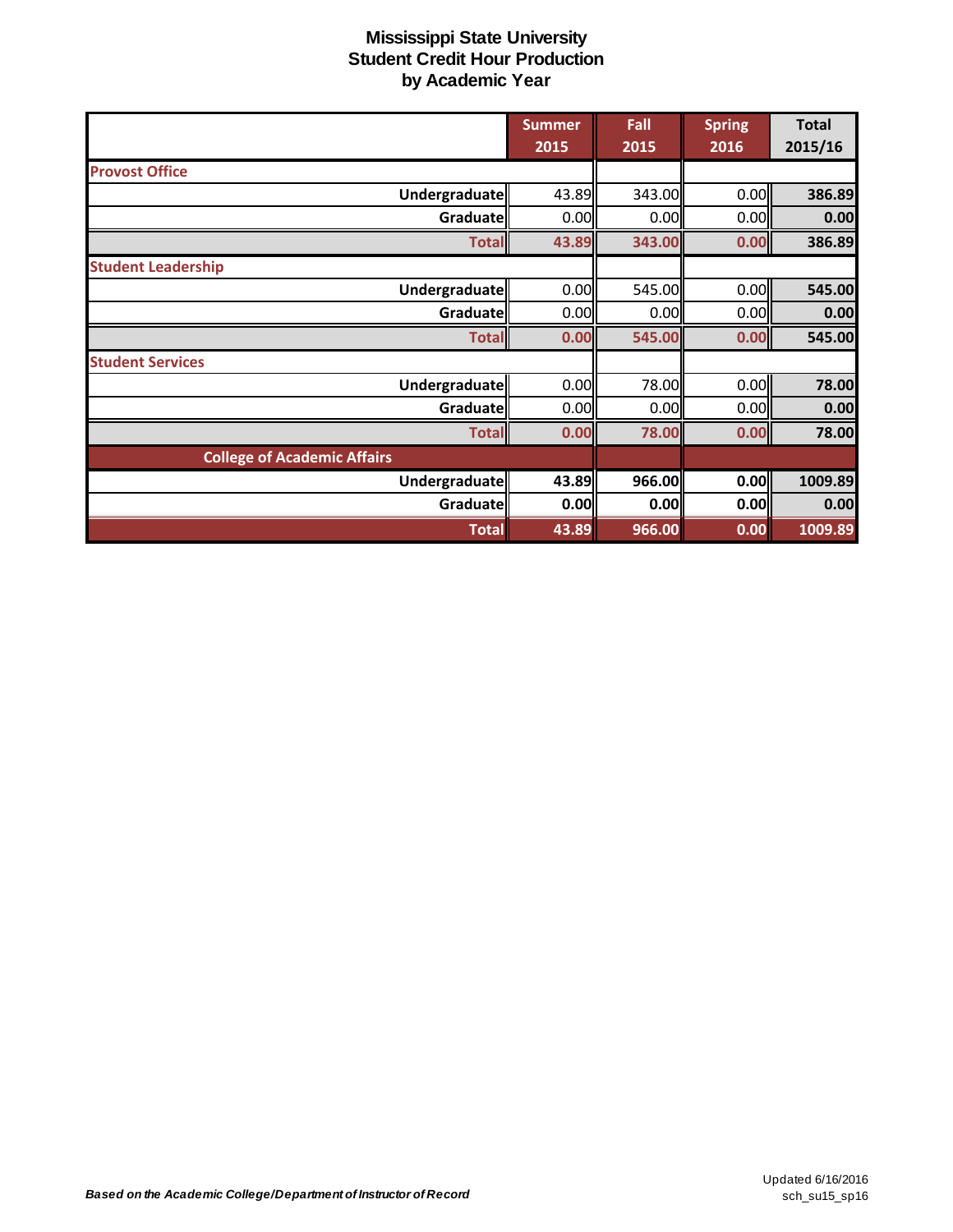|                          | Summer    | Fall               | <b>Spring</b> | <b>Total</b> |
|--------------------------|-----------|--------------------|---------------|--------------|
|                          | 2015      | 2015               | 2016          | 2015/16      |
| <b>Total Main Campus</b> |           |                    |               |              |
| Undergraduate            |           | 32671.00 228550.00 | 208416.00     | 469637.00    |
| Graduatell               | 9766.00ll | 21569.00           | 21109.00      | 52444.00     |
| Professional             | 2784.00   | 9083.00            | 6456.00       | 18323.00     |
| <b>Total</b>             |           | 45221.00 259202.00 | 235981.00     | 540404.00    |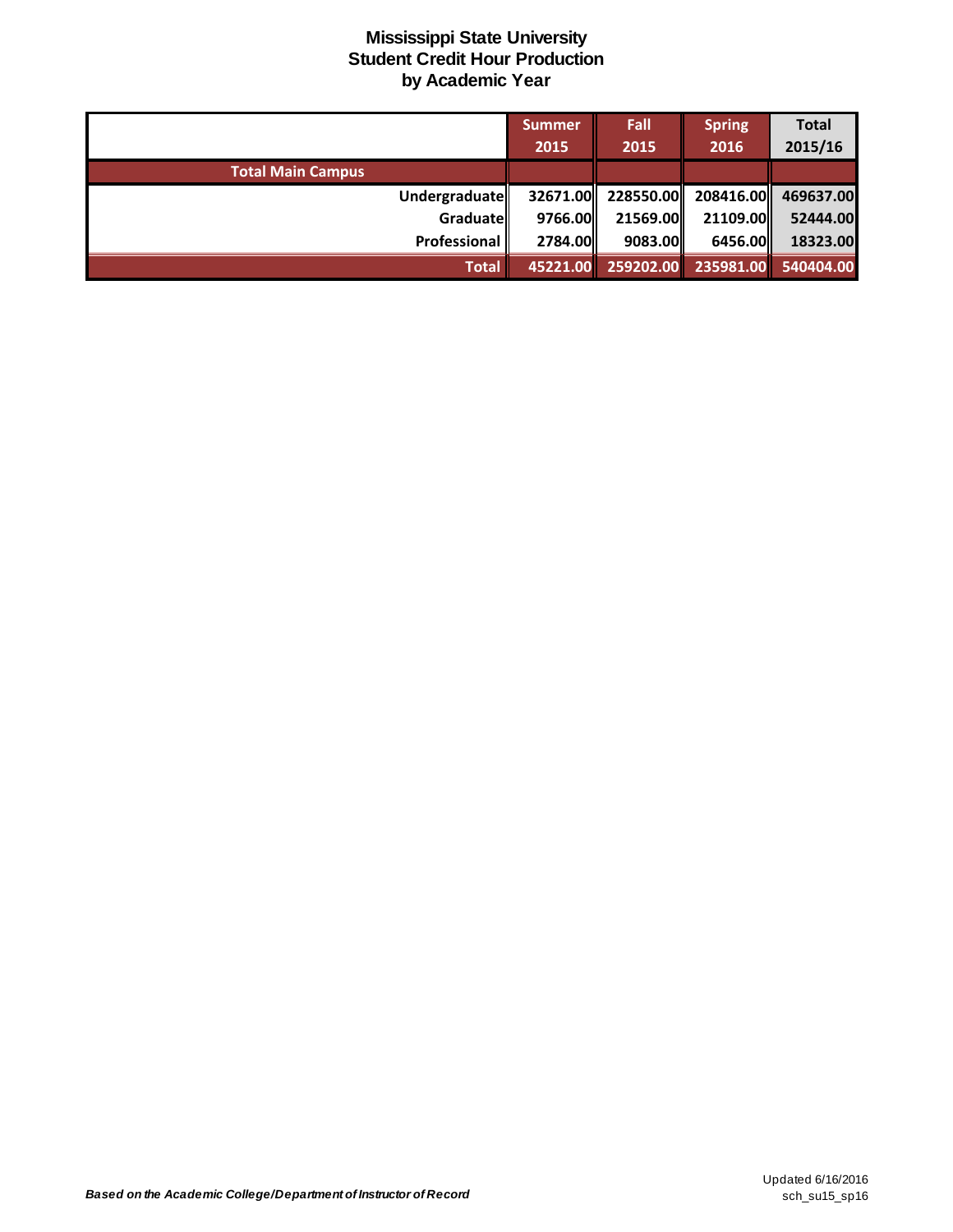|                              | Summer<br>2015 | Fall<br>2015 | <b>Spring</b><br>2016 | <b>Total</b><br>2015/16 |
|------------------------------|----------------|--------------|-----------------------|-------------------------|
| <b>Total Meridian Campus</b> |                |              |                       |                         |
| Undergraduate                | 1060.00        | 4927.00      | 4779.00               | 10766.00                |
| Graduate                     | 434.00         | 489.00       | 508.00                | 1431.00                 |
| Total                        | 1494.00        | 5416.00      | 5287.00               | 12197.00                |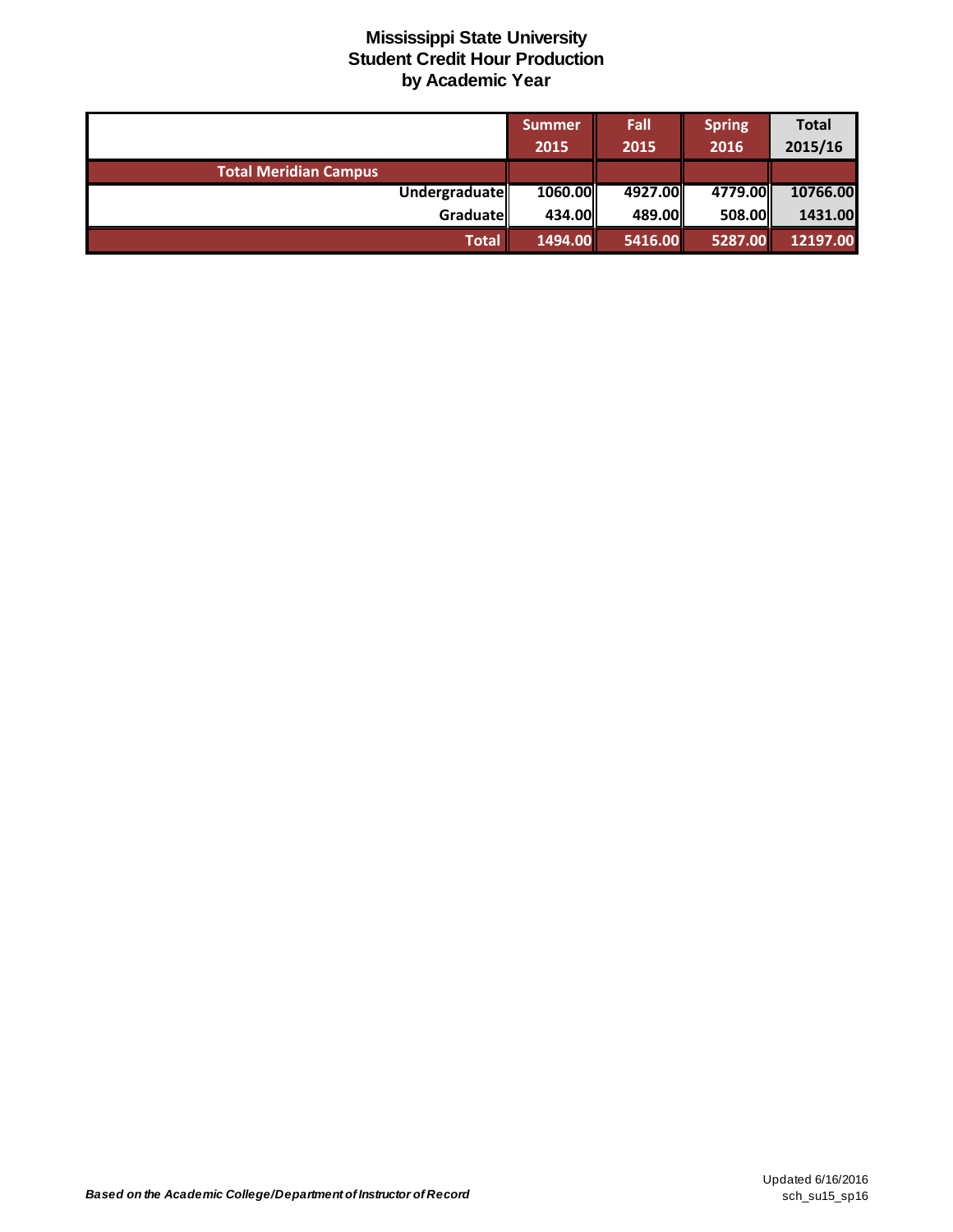|                                 | <b>Summer</b> | Fall      | <b>Spring</b> | <b>Total</b> |
|---------------------------------|---------------|-----------|---------------|--------------|
|                                 | 2015          | 2015      | 2016          | 2015/16      |
| <b>Total Starkville Campus</b>  |               |           |               |              |
| Undergraduate                   | 25146.00      | 219229.00 | 198986.00     | 443361.00    |
| Graduate                        | 6616.00       | 16737.00  | 16270.00      | 39623.00     |
| Professional                    | 2772.00       | 9083.00   | 6456.00       | 18311.00     |
| <b>Total</b>                    | 34534.00      | 245049.00 | 221712.00     | 501295.00    |
|                                 |               |           |               |              |
| <b>Total Meridian Campus</b>    |               |           |               |              |
| <b>Undergraduate</b>            | 1060.00       | 4927.00   | 4779.00       | 10766.00     |
| Graduate                        | 434.00        | 489.00    | 508.00        | 1431.00      |
| <b>Total</b>                    | 1494.00       | 5416.00   | 5287.00       | 12197.00     |
|                                 |               |           |               |              |
| <b>Total Distance Education</b> |               |           |               |              |
| Undergraduate                   | 5877.00       | 9175.00   | 9194.00       | 24246.00     |
| Graduate                        | 3111.00       | 4832.00   | 4839.00       | 12782.00     |
| <b>Total</b>                    | 8988.00       | 14007.00  | 14033.00      | 37028.00     |
|                                 |               |           |               |              |
| <b>Total MS Gulf Coast</b>      |               |           |               |              |
| <b>Undergraduate</b>            | 0.00          | 0.00      | 14.00         | 14.00        |
| Graduate                        | 0.00          | 0.00      | 0.00          | 0.00         |
| <b>Total</b>                    | 0.00          | 0.00      | 14.00         | 14.00        |
|                                 |               |           |               |              |
| <b>Total Study Abroad</b>       |               |           |               |              |
| Undergraduate                   | 1648.00       | 146.00    | 222.00        | 2016.00      |
| Graduate                        | 39.00         | 0.00      | 0.00          | 39.00        |
| Professional                    | 12.00         | 0.00      | 0.00          | 12.00        |
| <b>Total</b>                    | 1699.00       | 146.00    | 222.00        | 2067.00      |
|                                 |               |           |               |              |
| <b>Total University</b>         |               |           |               |              |
| <b>Undergraduate</b>            | 33731.00      | 233477.00 | 213195.00     | 480403.00    |
| Graduate                        | 10200.00      | 22058.00  | 21617.00      | 53875.00     |
| Professional                    | 2784.00       | 9083.00   | 6456.00       | 18323.00     |
| <b>Total</b>                    | 46715.00      | 264618.00 | 241268.00     | 552601.00    |

**Undergraduate=LOWER:1000-2999 and UPPER: 3000-5999 Level Courses (Excludes 5000 Level CVM Courses) Graduate=GRAD\_1: 6000-7999 Level Courses and GRAD\_2: 8000-9999 Level Courses Professional=PROF: 5000 Level CVM Courses**